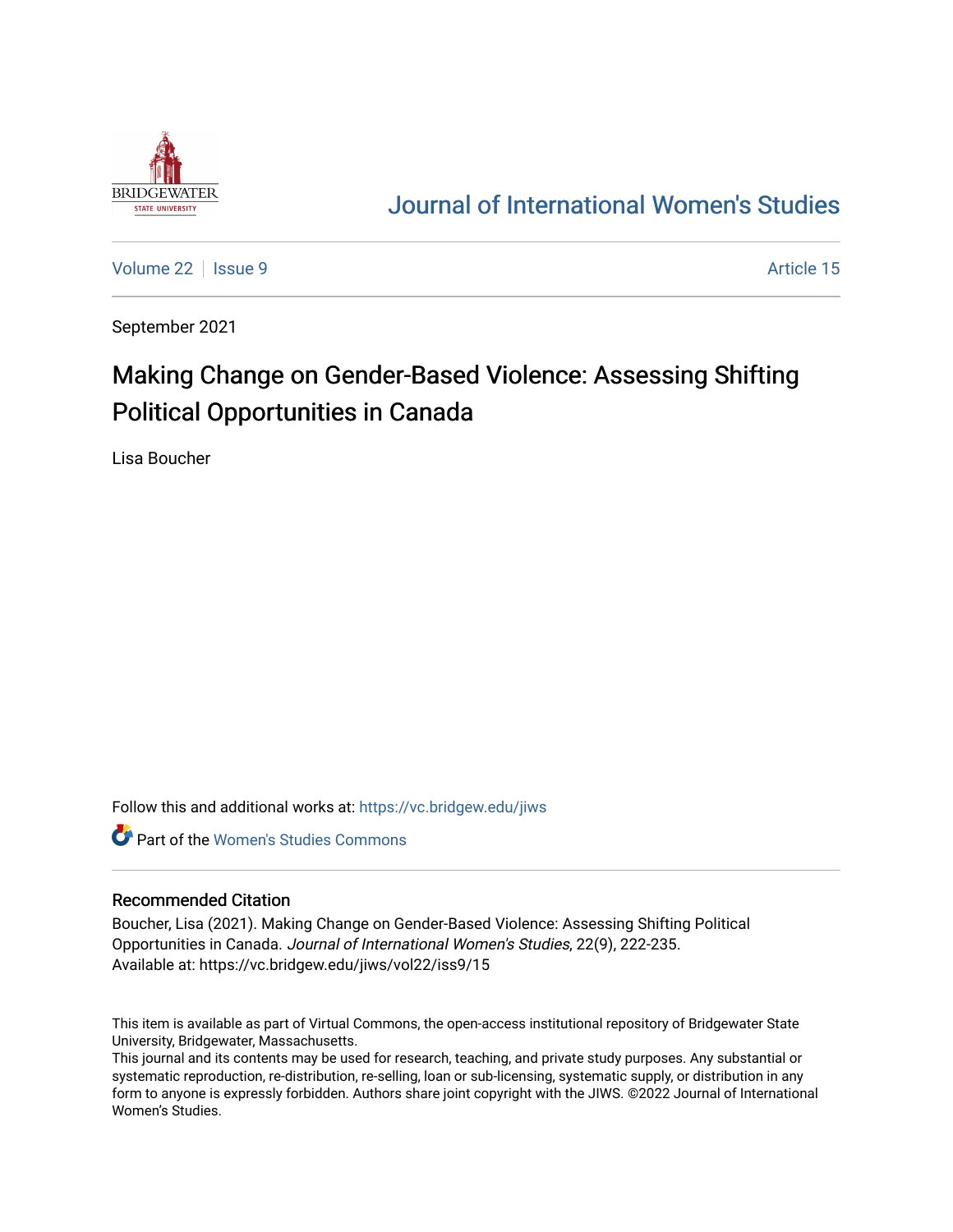This journal and its contents may be used for research, teaching and private study purposes. Any substantial or systematic reproduction, re-distribution, re-selling, loan or sub-licensing, systematic supply or distribution in any form to anyone is expressly forbidden. ©2021 Journal of International Women's Studies.

## **Making Change on Gender-Based Violence: Assessing Shifting Political Opportunities in Canada**

By Lisa Boucher<sup>[1](#page-1-0)</sup>

#### **Abstract**

Feminist anti-violence organizations provide much needed services and advocate for changes to culture and policy. However, their ability to continue with this work is jeopardized by fraught and changing relations with governments. This is especially the case for state-funded feminist service organizations which, through their ties to state funders, risk their ability to engage in advocacy. While scholars and activists warn of the challenges associated with state funding, situating funding relationships within particular social, historical, geographic, and political contexts can illuminate both the threats facing feminist service organizations, as well as openings in the political opportunity structure. Using the Canadian province of Ontario as a case study, this paper highlights changes to funding for anti-violence work between 1990 and 2015 and considers the implications of shifts in the funding regime. My findings indicate that while state resources for anti-violence initiatives have expanded over time in both the province of Ontario and at the federal level, neoliberal governance has altered the distribution of government funding which has contributed to heightened competition between organizations. I conclude by offering reflections on existing political opportunities for the feminist anti-violence movement in Canada.

*Keywords*: Feminist anti-violence organizations, Feminist movements, State-social movement relations, Gender-based violence, Neoliberalism, Non-profit sector, Policy analysis

#### **Introduction**

In response to decades of feminist activism drawing attention to violence against women, Canadian governments across the political spectrum have promised action and resources. Despite this rhetoric, little change has been made, and women and girls both globally and in Canada continue to face alarming rates of gender-based violence<sup>[2](#page-1-1)</sup> (Sinha 2013; World Health Organization & Human Reproduction Programme 2019). The allocation of government funding is reflective of policy priorities and can provide insight into the pressures governments face to respond to particular issues, interests, and groups. In the 1970s, feminists in Canada began to actively organize around the issue of violence against women, creating a network of responsive

<span id="page-1-0"></span><sup>1</sup> Lisa Boucher is an Assistant Professor in the Department of Gender & Social Justice at Trent University. Her research examines the ways feminist service organizations negotiate the challenges associated with state funding. She is particularly interested in how relationships with state funders influence advocacy, community building, and coalition work.

<span id="page-1-1"></span><sup>&</sup>lt;sup>2</sup> Throughout this paper, I use the terms gender-based violence and violence against women. I understand genderbased violence to encompass violence based on gender identity, gender expression, or perceived gender. The focus of this research is on one type of gender-based violence, violence against women. Although some of the funding discussed here may be directed at men or trans people, it is likely that the majority is aimed at violence against women given its high prevalence (Sinha 2013) and gaps in services for transgender and gender diverse survivors (Tabibi, Kubow & Baker 2017; Guadalupe-Diaz & Jasinski 2017).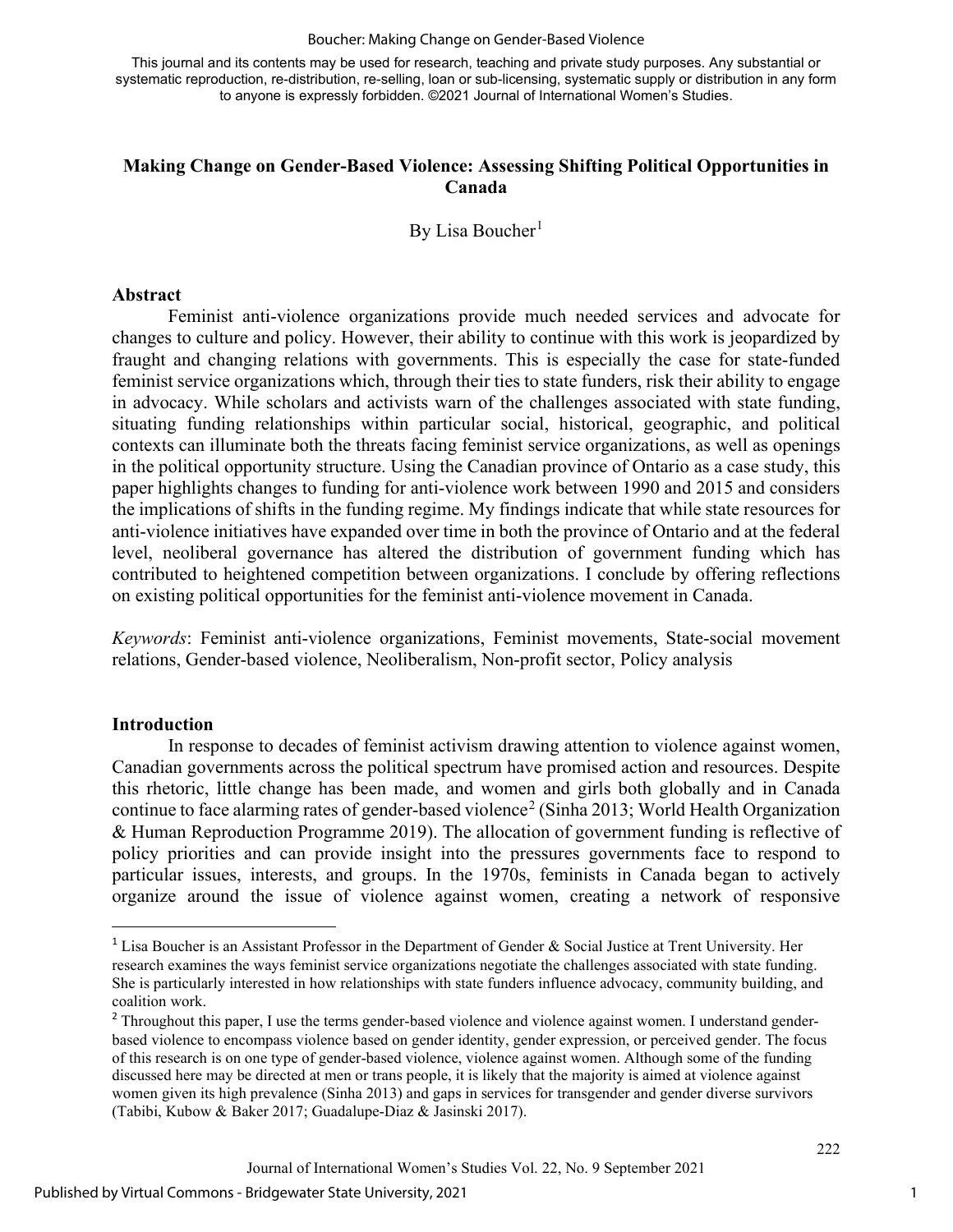organizations, raising public awareness, and advocating for victims and survivors. As they engaged in this work, they looked to the state to alter existing legislation and policy and to support community-based organizations and initiatives (Beres, Crow & Gotell 2009; Janovicek 2007). Although state resources present risks for feminist organizations, these resources also have the potential to provide stability, sustainability, and opportunities. Thus, the issue of government funding raises complexities and tensions for feminist activists and scholars alike.

This paper explores how state funding priorities and policies can create political opportunities or constraints for feminist anti-violence organizations. To better understand these dynamics, I undertook a policy study to track shifts in funding for community-based anti-violence work in Ontario. Ontario is the most populous province in Canada and is home to a range of feminist anti-violence organizations, including shelters, transition houses, and sexual assault centres. My findings indicate that while state resources for initiatives aimed at addressing genderbased violence have increased over time, neoliberal governance has transformed the funding climate in significant ways. This has altered the distribution of government funding, negatively impacting community-based feminist organizations by heightening competition for scarce resources. This paper begins by contextualizing the study and situating the research in the literature about state-social movement relations. Next, I introduce the concept of "political opportunities" which is used in this paper to raise questions about social movement strategy. After outlining the study's rationale and approach, I explore some notable changes to the allocation of provincial antiviolence funding. I conclude by evaluating existing political opportunities and offer some reflections on the conditions necessary to support intersectional, feminist anti-violence work. Although this research focuses on changes to state funding for Canadian feminist anti-violence organizations, the challenges it grapples with—including the tensions associated with state funding and increased pressures introduced by neoliberalism—are relevant to feminist anti-violence organizations globally.

## **Feminist Service Organizations, State-Social Movement Relations & Funding Regimes**

Feminist service organizations contribute to their communities in a multitude of ways, for instance, by filling voids in services, through their collaborations with community partners and through their advocacy on social justice issues. They also act as cultural and community spaces and can offer opportunities for political engagement for those typically marginalized from civic participation. They—and the broader non-profit sector—play essential roles in democratic societies. The many diverse roles that these organizations undertake often necessitate engagement with state institutions and actors. This engagement takes different forms and the nature of the relationship to the state is shaped by many factors including movement or organizational goals, repertoires of action, and state configurations (Beckwith 2007; Poloni-Staudinger & Ortbals 2011).

Relationships with state institutions come with risks for feminist organizations. Feminist scholars have highlighted the challenges associated with state funding in particular (Bumiller 2008; Das Gupta 2007; Durazo 2007; Rios 2018). Funding relationships can undermine the democratic potential of feminist organizations, presenting dilemmas associated with institutionalization and cooptation. For example, pressures to maintain working relationships with government funding bodies, to professionalize, and to gain legitimacy can dilute the politics of an organization (Bumiller 2008; Durazo 2007; Rios 2018). Although this risk is ever-present, it is also necessary to account for the complex factors involved, including the many ways feminist service organizations negotiate challenges in their political environments as well as changes in

2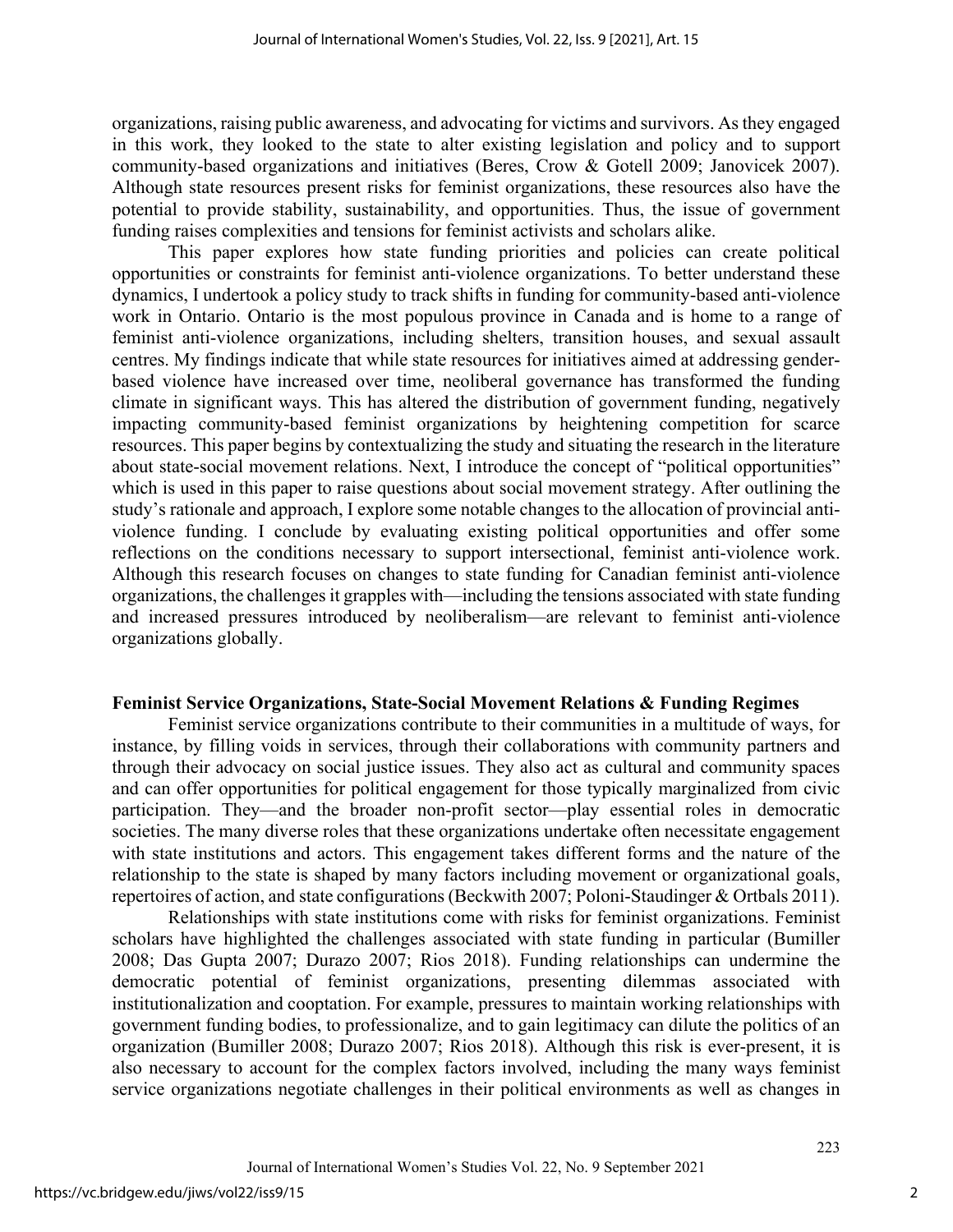political opportunities over time. In Canada, feminist service organizations have historically relied heavily on state funding to support their various activities (Meinhard & Foster 2003; Rodgers & Knight 2011), and this continues to be the case. For instance, recently the Canadian Research Institute for the Advancement of Women (CRIAW) conducted a survey of 95 women's organizations from across the county. Survey respondents expressed an ongoing dependence on some form of government funding and many reported that their organizations receive funding from multiple government sources simultaneously (CRIAW-ICREF, 2019).

This long-standing funding relationship must be understood as a part of a history of funding for the broader non-profit sector in Canada. State/non-profit sector relations in Canada have transformed dramatically since the 1960s. In the 1960s and 1970s, the federal Liberal government acknowledged the non-profit sector as a partner in the policy process and as offering vital social supports. This approach was motivated by concerns about national unity in Canada and as a strategic way to address gaps in government services (Brodie & Bakker 2007; Corrigall-Brown & Ho 2018; Smith 2018). During this period, non-profit organizations experienced an opening in the political opportunity structure as governments expanded state funding and resources for community groups. This period was relatively short-lived however, and with the rise of neoliberalism and neoconservatism, non-profit organizations have experienced what could be characterized as uneasy and strained relationships with government funding bodies at various levels. Significant changes include the delegitimization of advocacy as an acceptable activity for non-profit organizations and the weakening of federal and provincial institutional supports for gender equality work (Brodie & Bakker 2007; Knight & Rodgers 2012). Furthermore, feminist service organizations and the broader non-profit sector face ongoing challenges due to funding cuts, a movement towards short-term project-based funding rather than core funding, and a strict accountability regime (Boucher 2018; Gibson et al. 2007; Knight & Rodgers 2012; Richmond & Shields 2004; Ready 2016). Understanding these broad trends is vital when assessing to what extent feminist anti-violence organizations can pursue their social justice mandates. However, it is also necessary to avoid over-generalizations which fail to account for particular social and political contexts.

#### **Theorizing Political Opportunities**

Social movement scholars have demonstrated the importance of context to collective mobilization. Moving beyond early psychological theories of collective action, political process theorists have conceptualized social movements as complex political phenomenon. According to this school of thought, activists are rational actors who strategically assess their political environments and base their actions on a variety of considerations, including the resources available, and threats and opportunities in their political environments (Staggenborg 2012).

Political opportunities are characterized as factors which influence both the emergence of social movements and the likelihood of successful mobilization (Giugni 2011; Staggenborg 2012). They can shape the form of mobilization, the nature of the claims made, the choice in tactics, the ability to build alliances, and the overall impact on institutions and policy (Meyer 2004; Poloni-Staudinger & Ortbals 2011). Tarrow (2012: 78) defines political opportunities as "…signals to social and political actors that either encourage or discourage them to use their internal resources to form social movements". These signals do not only come from the state and formal institutions but are also received from informal structures and forces which can offer resources or present opportunities or threats (ibid). Tarrow (2012) also identifies five dominant signals for activists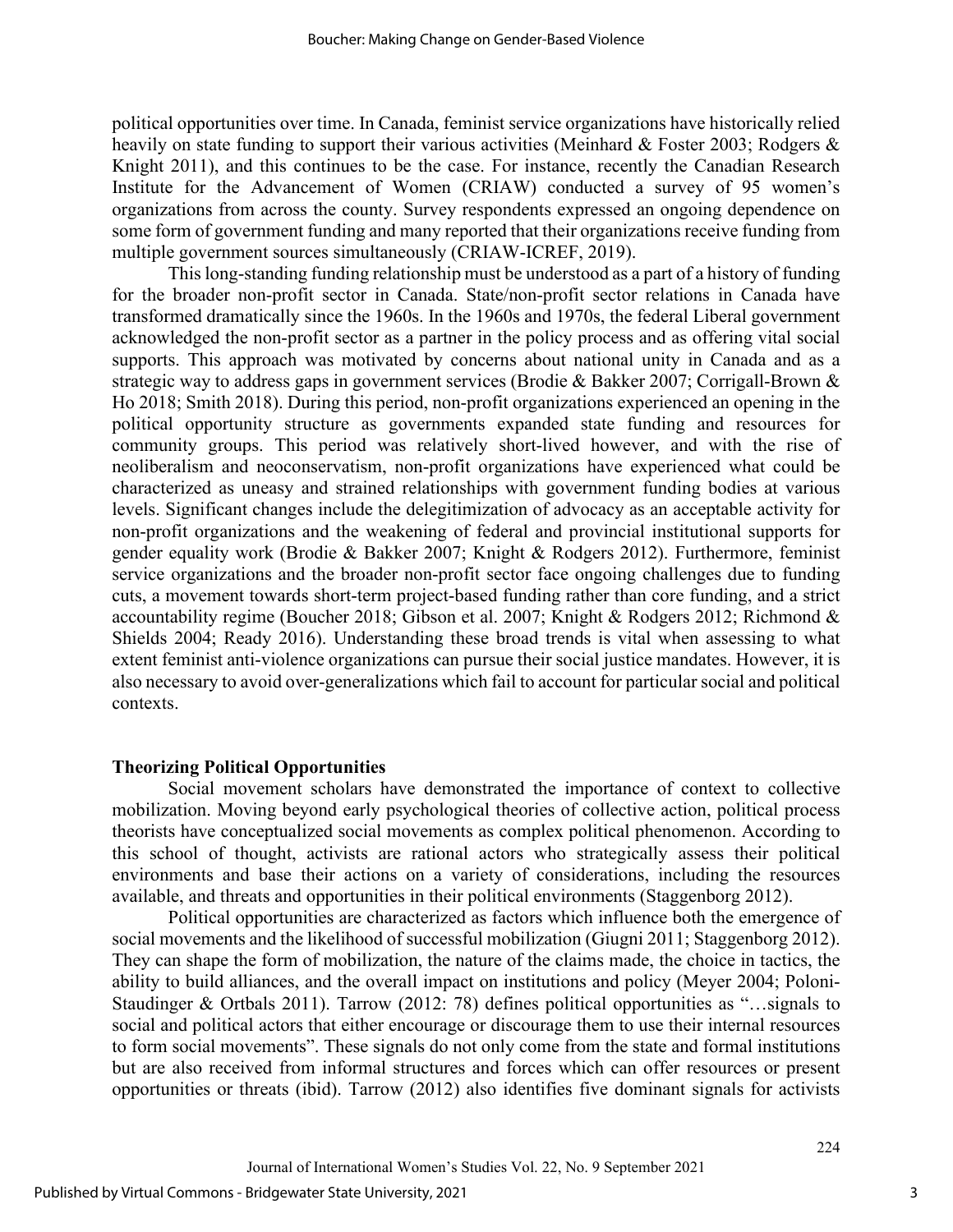including the openness of a polity, changes in political alignments, access to influential allies, divisions or conflicts amongst political elites, and levels of state repression. Others have expanded this list to include existing public policies, the discursive field, and the *perception* of opportunities or threats in a political landscape (Giugni 2011; Meyer 2004).

Critics claim that political process theory provides an overly structural analysis of social movement activity. They have argued that the focus on rationality and strategy has negated attention away from cultural considerations. Moreover, some have contended that the concept of political opportunities or political opportunity structures can act as a "catch all" or "sponge" and, therefore, fail to adequately explain the longevity, form, and effectiveness of particular social movements (Gamson & Meyer 1996; Giugni 2011). In response, political process theorists have highlighted the dynamic nature of political opportunities, and the importance of examining opportunities and threats in any given context. Additionally, the agency of activists is centred and, in general, there has been a movement away from more structural analyses. Emphasis is instead placed on process rather than on static structures and conditions. Social movement actors are envisioned as not only responding to political opportunities in their environment but also as playing a key role in shaping and opening opportunities for collective action (Chappell 2000; Giugni 2011; Meyer 2004; Tarrow 2012). My use of political opportunities as a theoretical frame in this paper embraces the understanding that political opportunities are shifting and dynamic. I am also interested in examining how feminist activists operate in relation to existing opportunities and threats and in exploring how they can carve out new spaces for their social justice work.

### **Research Methods**

This study grew out of previous work which examined the effects of a neoliberal funding regime on the daily work of two feminist service organizations. Intent on understanding government responses to gender-based violence over time and associated impacts on the feminist anti-violence sector, I engaged in an in-depth analysis of state funding and policy documents. Data was collected from provincial and federal public accounts to track support for feminist antiviolence initiatives over a 25-year period (1990-2015). Public accounts are government records which communicate information about government expenditures, including data on transfer payments to non-profit organizations. Analyses of the Public Accounts are helpful because these documents provide "accurate and comprehensive" information about government spending (Clement 2018). As social spending in Canada is largely a provincial responsibility, my research uses Ontario as a case study, and the discussion in this paper focuses on data at the provincial level. Additionally, because funding for anti-violence work falls under the purview of particular government bodies, my analysis focuses on transfer payments made by select provincial ministries including the Ministry of Community and Social Services, Ministry of the Solicitor General, Ministry of the Attorney General, and the Office Responsible for Women's Issues. Information was also pulled from the Ministry of Health and the Ministry of Citizenship.

Data was extracted from each annual report over the 25-year period and entered into an Excel file for analysis. Data was then coded both deductively and inductively to uncover patterns to government funding for gender-based violence over time. Specifically, documents were coded to draw out distinctions between types of organizations funded, as well as size of transfer payments and multiple grants per year. This approach identified important distinctions between organizations based on their primary focus and illuminated differences in amounts of funding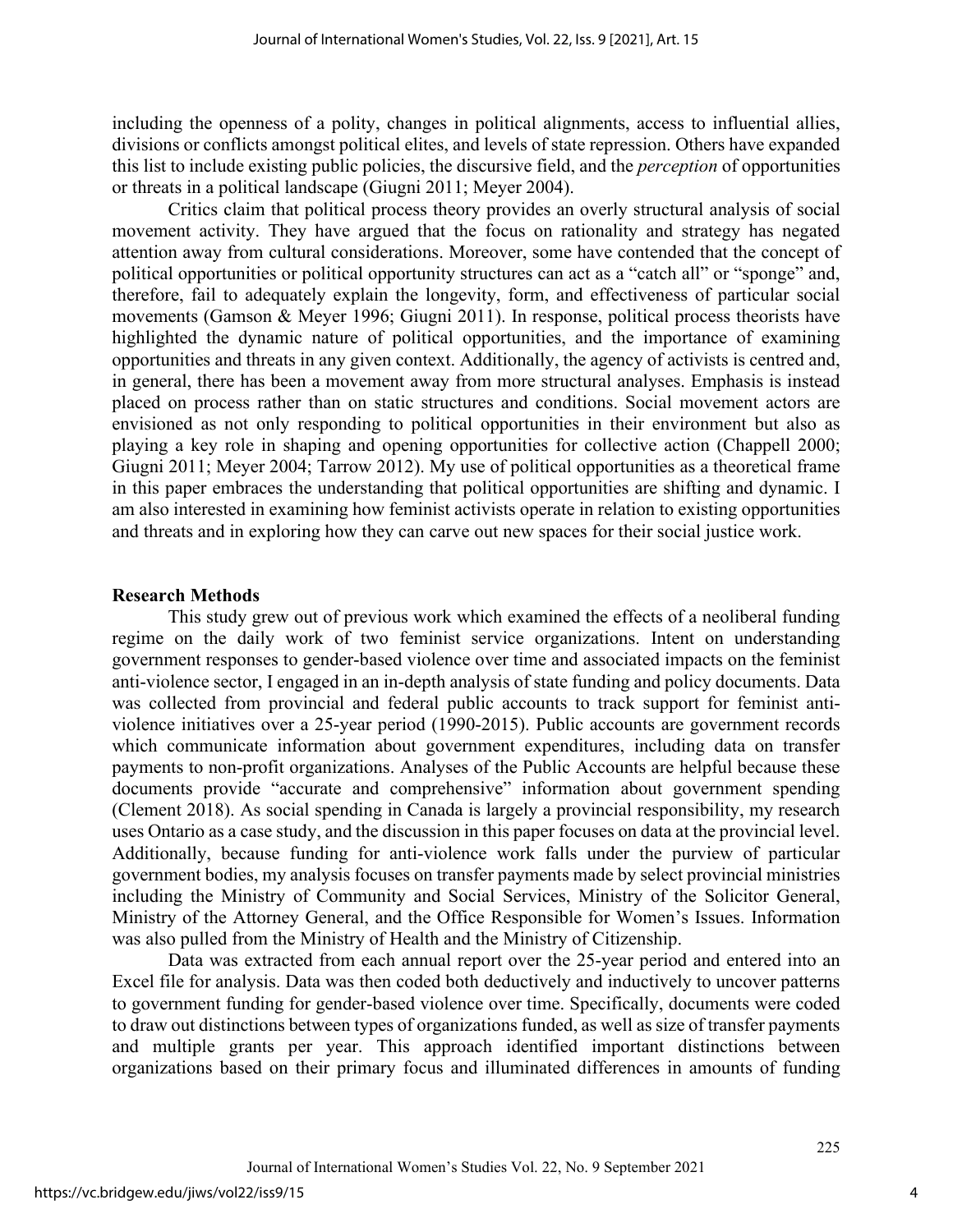received. Next, a comparative analysis across the years was employed to examine changes over time to both the types of organizations funded and the amounts of funding allocated.

The time period selected for this study was identified due to its potential to reveal a shift in governance and because it represents significant historical moments relevant to feminist antiviolence activism in Canada. The early 1990s saw a reinvigorated national discourse on the issue of violence against women, following the tragedy of the Montreal Massacre<sup>[3](#page-5-0)</sup>. This, in turn, led to the establishment of the Canadian Panel on Violence against Women in 1991 which investigated the reality of violence in Canadian women's lives and proposed recommendations for change (Canadian Panel on Violence against Women 1993). Then, in 1993, the Violence against Women survey was released, which was the first of its kind internationally (Fraser 2014). More recently in the province of Ontario, the Liberal government led by Kathleen Wynne unrolled the Action Plan to Stop Sexual Violence and Harassment in 2015 (Mathieu, Benzie & Poisson 2015). Arguably, this comprehensive piece of legislation was developed in response to decades of feminist mobilization, and its creation involved meaningful community involvement (Ross-Marquette & Komiotis 2016).

Thus, the time frame studied encapsulates moments which provided openings for feminist activism on the issue of gender-based violence. However, during this time, governments at both the federal and provincial levels embraced New Public Management (NPM) principles in their funding arrangements with non-profits. NPM is a type of public sector management which emphasizes fiscal accountability, efficiency through set targets, and ongoing (top-down) monitoring and evaluation. The use of NPM is intended to slow down or reverse government spending and encourages the privatization of services. As a result, the adoption of this approach has had a deep impact on the non-profit sector and social services (Baines 2004; Evans, Richmond & Shields 2005). In addition to facing heightened pressures introduced through NPM, feminist organizations and other equity seeking groups in Ontario also faced backlash and deep slashes to funding under the Harris Progressive Conservative government (1995-2002) from which they have never fully recovered (Ready 2016). While this study focuses on the provincial level and a specific geographic context, it is also attuned to connections between different levels of governance, and in turn, the way these connections can produce particular opportunities or threats for feminist antiviolence organizations.

#### **Shifts over Time: Funding Directed at Gender-Based Violence**

When analysing the Ontario public accounts, some interesting patterns emerge, providing a fuller picture of changes to opportunities for feminist and women's organizations in the province. In general, Ontario has increased spending on gender-based violence over time. In 1990, provincial transfer payments to organizations working on this issue<sup>[4](#page-5-1)</sup> accounted for approximately  $$36,000,000$ . When adjusted for inflation, this amounts to roughly \$[5](#page-5-2)9,000,000<sup>5</sup>. By 2015, this number was approximately \$139,000,000. This represents a 135% increase. However, focusing solely on amounts of money spent can be deceiving. Thus, it is necessary to draw out trends in

<span id="page-5-0"></span><sup>&</sup>lt;sup>3</sup> On December 6<sup>th</sup>, 1989, an armed man entered l'École Polytechnique in Montreal and killed 14 women. The killer left behind a letter which rationalized his violence as a response to what he viewed as unfair advantages awarded to women and which blamed feminists for these perceived inequities (Fraser 2014; Rebick 2005).

<span id="page-5-1"></span><sup>&</sup>lt;sup>4</sup> These numbers are derived from transfer payments made by provincial ministries where this funding is traditionally located.

<span id="page-5-2"></span><sup>5</sup> This number was calculated using the Bank of Canada inflation calculator.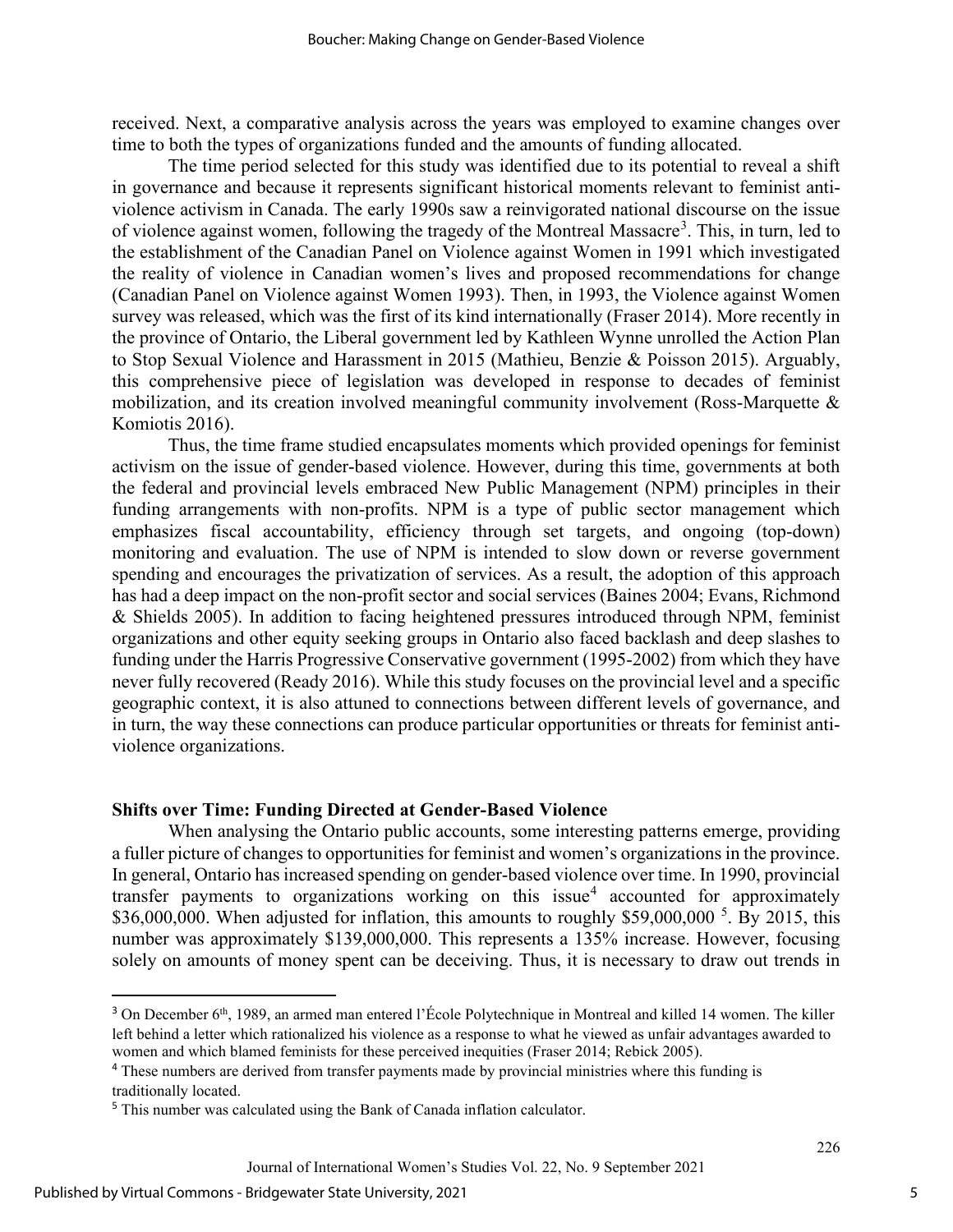how resources are distributed. Although there has been a rise in the overall amount of funding directed at gender-based violence both in Ontario and federally, this has not necessarily translated into larger grants for individual organizations. Instead, a greater number of organizations are receiving monies. For example, federally Status of Women Canada's Women's Program has seen a boost to the overall funding available over time. At the same time, there has also been an expansion in the number of organizations receiving funding. In their study of federal funding for Indigenous, Women's and Environmental NGOs, Corrigall-Brown and Ho (2018) observe a pattern wherein, depending on the government in power and the particular issue, governments either "sprinkle" funding across numerous organizations or concentrate it amongst a smaller group of organizations. Therefore, it is important to recognize that increases in funding directed at violence against women have not necessarily resulted in larger grants for many organizations or in more sustainable funding.

In addition to looking at amounts of funding available, data from the public accounts was also coded to distinguish between organizations that could be identified as women's or feminist groups from community groups not organized around gender or feminist politics<sup>[6](#page-6-0)</sup>. Interestingly, there has been a fluctuation in this funding for women's and feminist organizations over time (refer to Chart 1). In Ontario in 1990, approximately 85% of funding for work on gender-based violence was directed specifically towards women's and feminist groups. Between 2000 and 2002, this number decreased to approximately 50%. After 2005, this number rose again with over 80% of organizations receiving funding for anti-violence work being women's and feminist organizations. By the 2014-2015 fiscal year, women and feminist organizations accounted for 78% of funding recipients.



**Chart 1: Provincial Funding (Ontario) for Gender-based Violence Work – Women's/feminist Organizations vs. Other (numbers are approximate)** 

Simultaneously, between 1990 and 2015, cultural organizations (identified here as groups organized around an ethnic, linguistic, or religious affiliation) experienced a gain in provincial grants for work focused on gender-based violence. While there is some overlap between the two

h

Women's/Feminist Organizations Ot

<span id="page-6-0"></span><sup>6</sup> This method has some limitations. This distinction was made first by conducting a scan of organizational names to pull out organizations which could be easily identified as women's and/or feminist organizations. For organizations not easily recognized, internet research was conducted to determine how to categorize each group. However, given the historical nature of this research (and lack of virtual presence in some cases), there is a small possibility that some early groups were left out of the women's/feminist organizations category.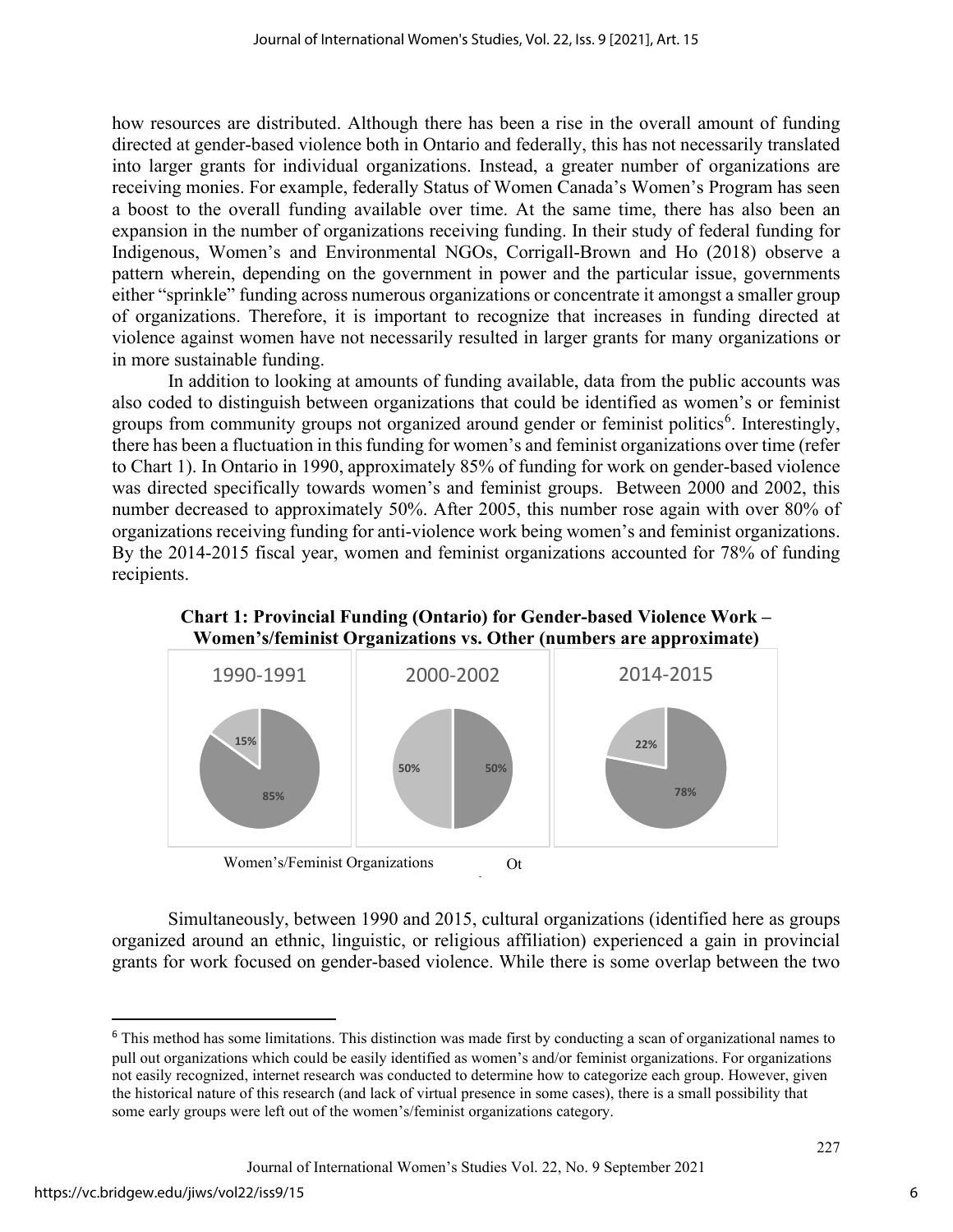categories, cultural groups that cannot be categorized as women's or feminist organizations are increasingly visible as recipients of government funding for the issue of violence against women. Some examples include the Centre for Spanish Speaking Peoples, Jewish Family and Child Services of Metropolitan Toronto, Chinese Family Services of Ontario, and Catholic Family Counselling.

**Chart 2: Provincial Funding (Ontario) for Gender-based Violence Work - Cultural Organizations vs. Other (numbers are approximate)**



In 1990, cultural groups represented 7% of organizations that received this funding. By 2014-2015, cultural groups consisted of 25% of all groups funded for anti-violence work (refer to Chart 2).

There has also been a rise in funding for family services and counselling services. In 1990- 91, funding for these services (not delivered out of feminist or women's organizations) accounted for only 4% of all violence against women grants. By 2000-2001, this number had rose sharply to 22% under the Harris PC government. This number decreased by 2014-2015, with family and counselling services receiving 12% of grants for work on gender-based violence (refer to Chart 3).

**Chart 3: Provincial Funding (Ontario) for Gender-based Violence Work - Family & Counselling Services vs. Other (numbers are approximate)**



Overall, there has been an expansion in this funding for family and counselling services. It is worth noting that increases in funding are tied in part to the governing party and changes can be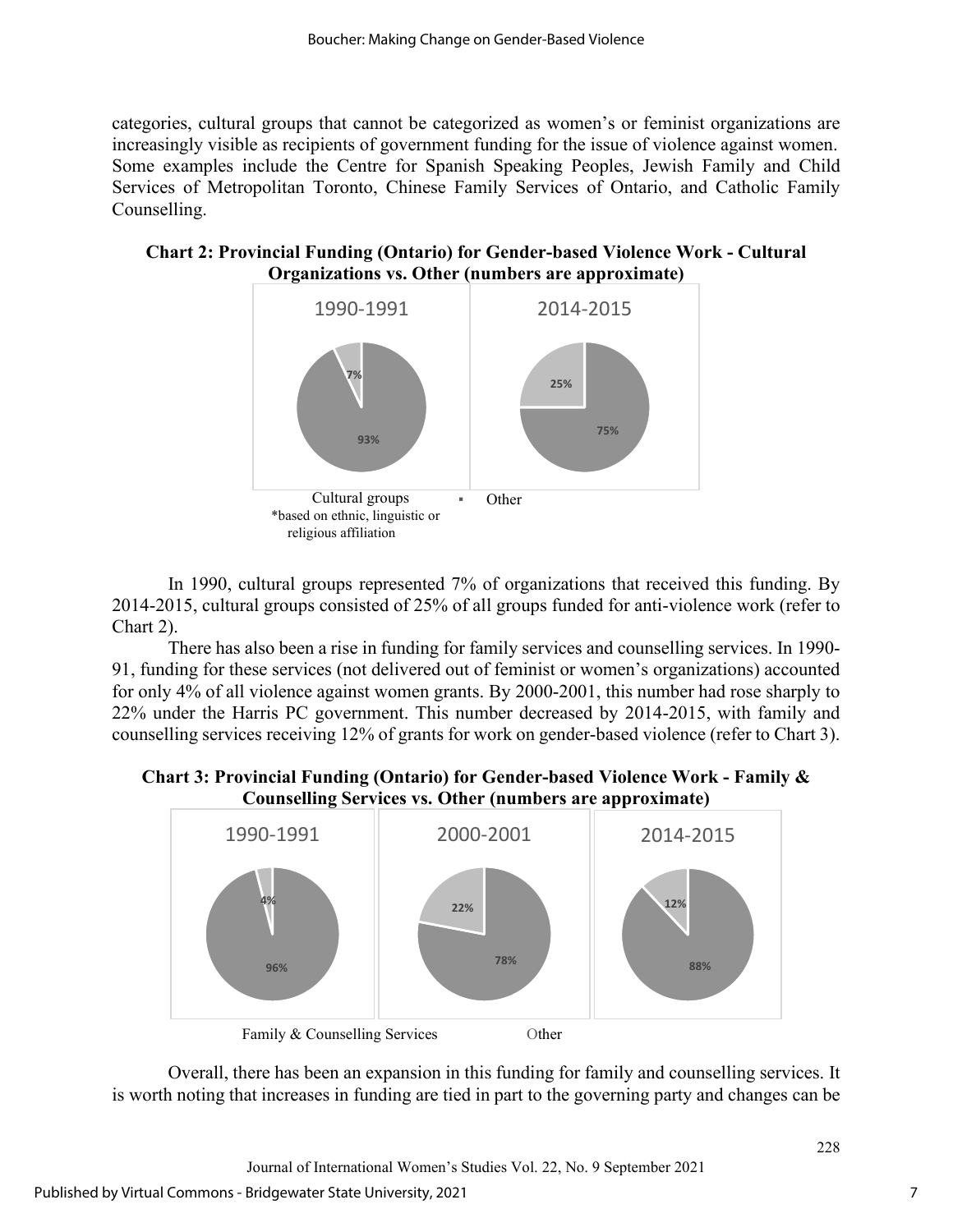linked to transitions of power. However, while these shifts are associated with particular parties and political moments, the changes made appear to have a lingering impact (also see Ready 2016).

These trends can be connected to a troubling tendency to apply a gender-neutral analysis to gender-based violence (Brodie 2008; Collier 2012; Gotell 2007; Ready 2016). For example, in her study of provincial policy documents between 1984 and 2010, Collier (2012) found a rise over time in the use of gender-neutral and law-and-order frames in discussions of violence against women. Similarly, Ready (2016) shows how gender-neutral language at the policy level has influenced community organizations which increasingly feel pressure to adopt this discourse in their efforts to conform to funders' expectations. This shift in language is concerning because it masks systemic power imbalances based on gender and ignores the gendered dynamics of genderbased violence. It also has the effect of individualizing a social and political problem. Moreover, as my data suggests, the use of gender-neutral frames has implications for the distribution of resources. The expanded diversity of types of organizations receiving funding for work related to gender-based violence raises questions about the approaches used. Organizations that do not identify as women's or feminist organizations may offer compassionate support to survivors of violence and fill a need for community specific and/or culturally safe services and advocacy. Indeed, this increased diversity can potentially contribute in critical ways to the feminist antiviolence movement (for example, see Janovicek 2007, Matthews 1994). However, if these organizations do not utilize a gender-based analysis, their ability to effectively address violence against women is limited. For instance, family services which either encourage family reunification in situations of violence or which pressure women to leave abusive relationships despite risks to their own safety fail to address the unequal power relations embedded in genderbased violence (for example, see Johnson & Sullivan 2008).

Furthermore, when funding that is earmarked for services and advocacy around genderbased violence is directed away from organizations connected to women's and feminist movements, this undermines their sustainability and impact. Increased competition means that organizations must repeatedly prove themselves as worthy of funding. To do so, organizations spend greater amounts of time and resources on grant application processes and fundraising. This draws their focus and energy away from important tasks associated with service provision, advocacy, and community building (Boucher 2018; Gibson, O'Donnel & Rideout 2007). Thus, the patterns my data reveal must be contextualized as a fundamental component of a neoliberal funding environment, where non-profit organizations are awarded smaller and short-term pockets of funding and are made to compete over limited resources.

#### **Assessing Political Opportunities, Moving Forward**

An in-depth look at funding for anti-violence work over the period studied provides some insights into the possibilities available for feminist anti-violence work. The rise in government spending for anti-violence work over time, I would argue, can partially be attributed to the ongoing salience of gender-based violence as an issue. Although the nature of the larger discourse about violence against women has changed over time, feminists have been successful in keeping genderbased violence on the cultural and political radar. This has left governments of various party affiliations with little choice but to be seen as taking some action to address this social problem (also see Beer 2017; Whittier 2016). However, it would be naïve to simply see an expansion in funding alone as evidence of progressive social change on the issue. In fact, in their research, Corrigall-Brown and Ho (2018) found that Conservative governments at the federal level tended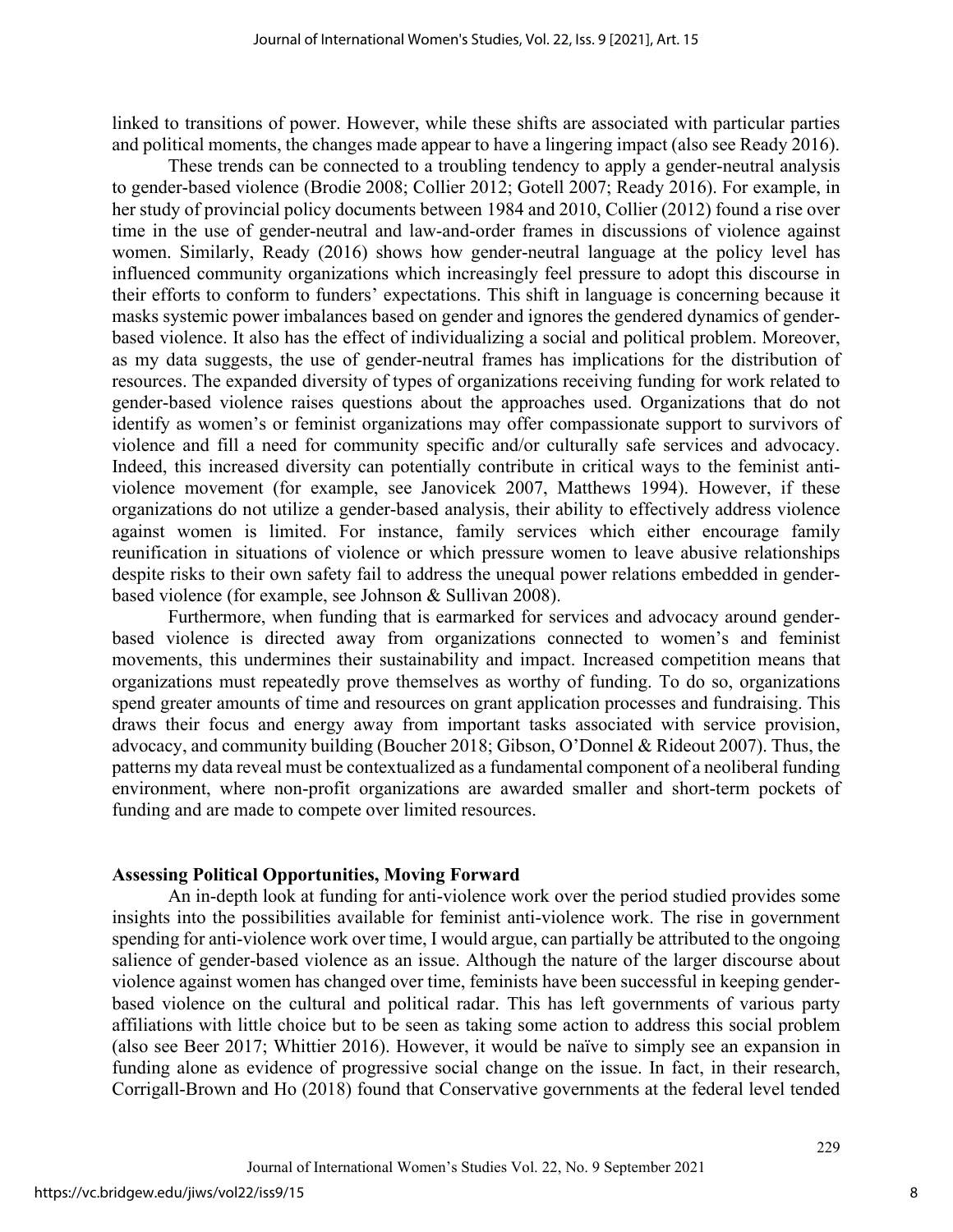to spend more money on "women's issues". Additionally, others have demonstrated that government attention to the issue of violence against women has at times supported political initiatives which "other" groups and advance law-and-order agendas and xenophobic policies (Arat-Koç, 2012; Hunnicutt 2019; Mason 2017; Whittier 2016). Therefore, understanding how these resources are distributed and the constraints placed on funding is necessary when considering how state funding influences political opportunities.

My research demonstrates that the government in power does matter to the types of organizations that receive funding for anti-violence work. The percentage of grants awarded to women's and/or feminist organizations on this issue decreased significantly during the Harris Conservative years. During this period, family and counselling services were clearly favoured. The election of Conservative governments often places constraints on the political opportunities available to feminist service organizations and limits their access to state resources. Nonetheless, changes to funding for women's and/or feminist organizations cannot simply be reduced to an analysis of which political party is in power. Although this is important, it does not explain broader shifts in the funding regime. For example, when looking at provincial anti-violence funding, there has been a gradual but notable and consistent boost in the number of cultural groups funded for this work. Moreover, the rise in the number of grants awarded, the associated competition between organizations for state resources, and the move to providing short-term grants in lieu of core funding are products of neoliberalism. Many of these changes have undermined the stability of feminist service organizations, as well as the broader non-profit sector over time regardless of which party is governing.

What opportunities exist for feminist anti-violence organizations in the current social and political context? Again, Ontario is faced with a provincial government which seeks to reduce social spending and further delegitimize social justice groups. When looking specifically at the issue of gender-based violence, since coming to power in June 2018, the provincial Conservative government under Doug Ford has disbanded the Roundtable on Violence against Women. The Roundtable was a group of experts, the majority of whom were volunteers, which provided advice to the provincial government on emerging issues related to gender-based violence (Hayes & Stone 2018). Additionally, sexual assault centres were set to receive a boost of \$14.8 million over three years. Unfortunately, this commitment was made by the former Liberal government and the Ford government announced that the Office of the Attorney General would only distribute a small fraction of this amount to the organizations. Instead of the \$14.8 million expected, the government stated that it would distribute \$1 million to be shared between 42 organizations for the 2019-2020 year ("Toronto Rape Crisis Centre Says Funding Boost from Province Falls Short", 2019). This amount was later increased by \$2 million in response to backlash; however, this funding has limitations as it is specifically directed at supports for victims of sex trafficking (Nasser 2020). Furthermore, the Ford government has also announced that it will be reviewing victim services from across the province ("Toronto Rape Crisis Centre says Funding Boost from Province Falls Short", 2019). At the provincial level at least then, the situation continues to present challenges to the feminist anti-violence sector.

Federally, the funding landscape for anti-violence work has also changed. While feminist organizations faced political threats under the Conservative Harper government (Knight & Rodgers 2012), the election of the Trudeau Liberals in 2015 and subsequent re-election in 2019 has potentially created openings for feminist anti-violence organizations. Under the Trudeau government, new funding directed towards addressing gender-based violence has been announced, with funds being targeted towards underserved communities including Indigenous women and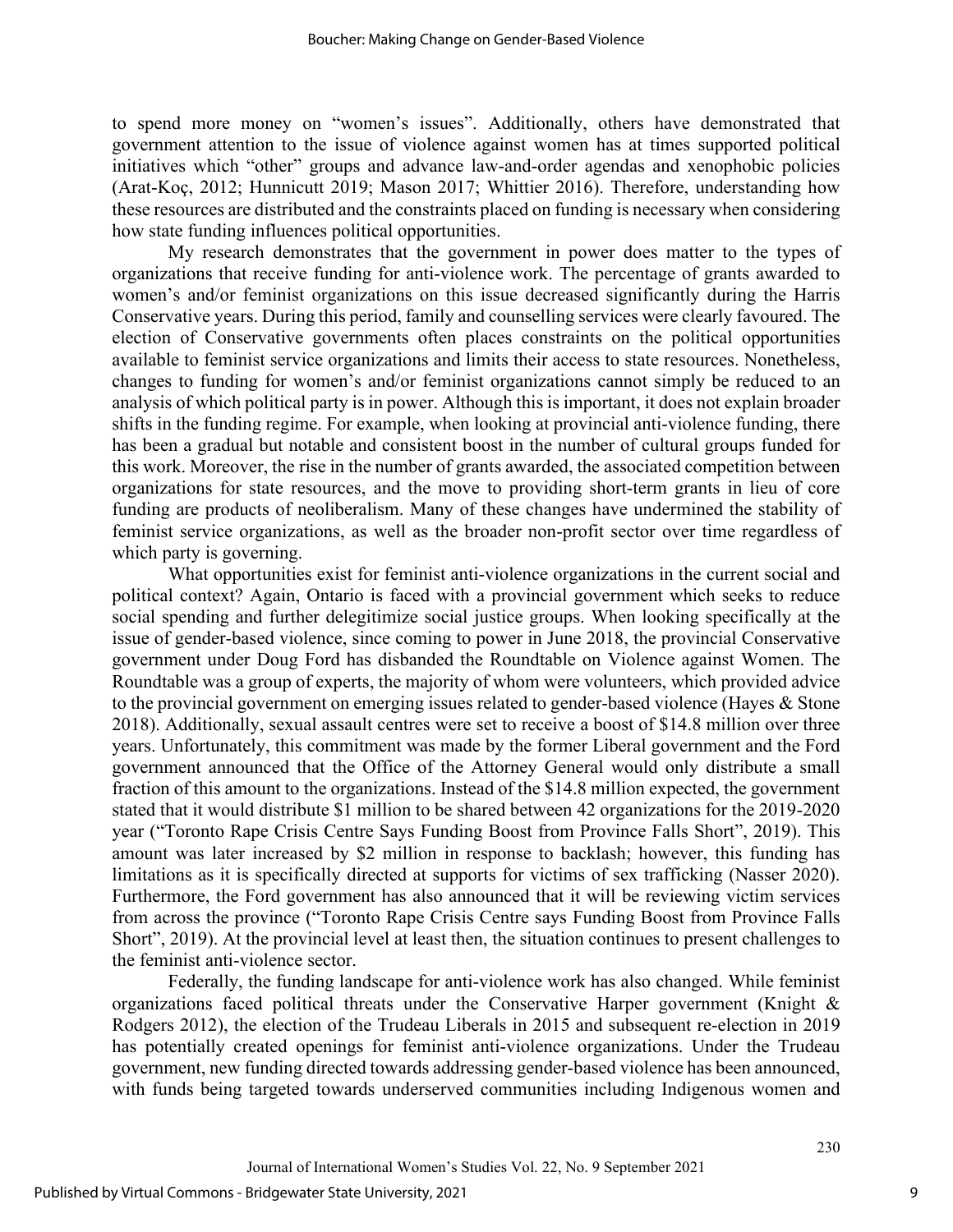girls, seniors, LGBTQ+ groups, and immigrant women (Harris 2018; Eagland 2019). This shift in the federal funding landscape illuminates the importance of attending to opportunities at multiple levels. It also underscores the dynamic—and hence at times fleeting—nature of these opportunities. Most recently, the funding landscape has again shifted due to COVID-19. Since March 2020, governments at both the provincial and federal levels have promised resources to feminist anti-violence organizations in response to heightened need during the pandemic (Ireton, 2020).

Seeking out cracks in the political opportunity structure is not without challenges, but it is also not an impossible endeavor. While it is clear that the governing party has an impact on the opportunities available, this is not the only factor which deserves attention. For instance, in her study of violence against women legislation in Mexico, Beer (2017) found that the most important factor to consider when assessing the implementation of comprehensive violence against women laws was the presence of a strong feminist movement. This had a greater influence than the ideology of the party in power or even the percentage of women in government. Looking to examples in Ontario, feminist organizations have successfully pushed back against decreases to anti-violence funding in the past. During the Harris years, the Step it Up campaign, which was developed and led by feminist anti-violence organizations, placed pressure on the Conservative government following a number of high-profile murders of women by their partners in the province. The campaign was successful in gaining funding for anti-violence work (Ready 2016). All this is to say that organizations and movements are not passive actors in any given political opportunity structure, but rather are active agents which play a role in shaping the political opportunities available.

It is also helpful to remember that movements are more than their organizations. Feminist organizations' reduced capacity under neoliberalism is cause for real concern, but this also serves as a reminder of the importance of alliances and coalitions. Feminist organizations find that their relationships with other groups provide them with greater capacity and some protection against threats in their political environments. These connections can also facilitate advocacy that would not be possible otherwise. However, making and sustaining these connections is difficult, especially with limited resources (Boucher 2018; CRIAW-ICREF 2019; Ready 2016; also see Burrowes & LaForest 2017). Nonetheless, identifying opportunities to bring together resources both monetary and non-monetary resources—is a necessary strategy for strengthening and advancing intersectional feminist anti-violence work. This could involve nurturing existing relationships and building new relationships across difference to maintain organizational links to social justice movements. Moving forward, it will be important to study the political opportunities coalition work can create, as well as the threats feminist coalitions face under neoliberalism.

## **Acknowledgements**

I would like to extend my gratitude to Grace Adeniyi Ogunyankin, Tasia Alexopoulos, and the reviewers for their feedback on this paper. My thanks as well to Barbara Cameron for early conversations which motivated this study, to Matthew LaGrone for his encouragement of this project, and to Niya Shrestha and Emily Tessier for their research assistance. Lastly, I would also like to acknowledge that this research was made possible by the Guelph-Humber Research Grant Fund.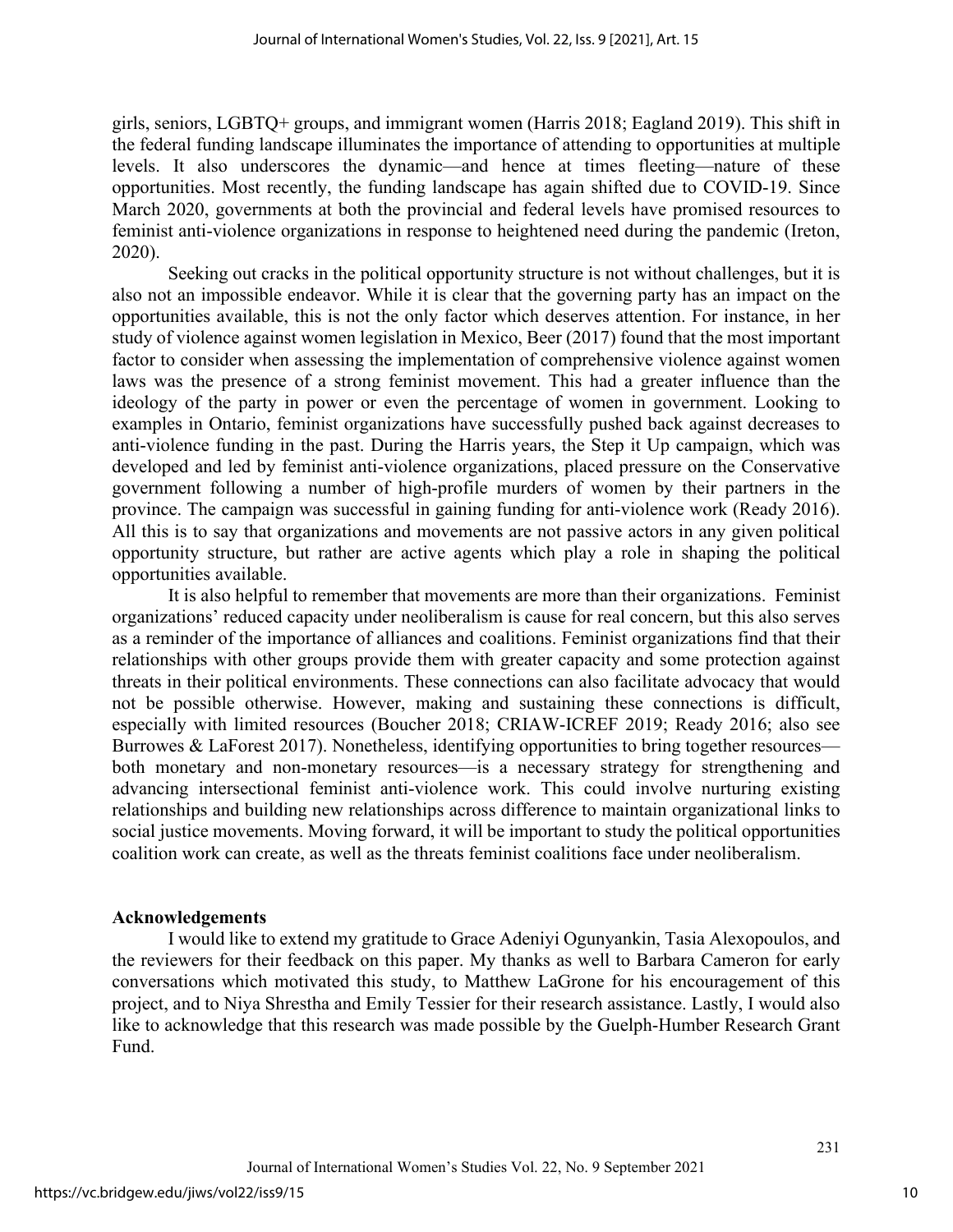## **References**

- Baines, D. (2004). "Caring for Nothing: Work Organization and Unwaged Labour in Social Services". *Work, Employment and Society,* 18(2), 267-295.
- Beckwith, K. (2007). "Mapping Strategic Engagements: Women's Movements and the State". *International Feminist Journal of Politics*, 9(3), 312-338. DOI: 10.1080/14616740701438218.
- Beer, C. (2017). "Left Parties and Violence against Women Legislation in Mexico." *Social Politics,* 24(4), 511-537.
- Beres, M.A., Crow B. & Gotell L. (2009). "The Perils of Institutionalization in Neoliberal Times: Results of a National Survey of Canadian Sexual Assault and Rape Crisis Centres." *Canadian Journal of Sociology,* 34(1), 135-163.
- Boucher, L. (2018). "Radical Visions, Structural Constraints: Challenges to Anti-Oppressive Practice in Feminist Organizations". Affilia: Journal of Women and Social Work. 33(1), 24-38. doi:10.1177/0886109917730042
- Brodie, J. (2008). "We are all Equal Now: Contemporary Gender Politics in Canada." *Feminist Theory,* 9(2), 145-164.
- Brodie, J. & Bakker, I. (2007). *Canada's Social Policy Regime and Women: An Assessment of the Last Decade*. Ottawa: Status of Women Canada.
- Bumiller, K. (2008). *In an Abusive State: How Neoliberalism Appropriated the Feminist Movement Against Sexual Violence*. Durham: Duke University Press.
- Burrowes, A. & Laforest R. (2017). "Advocates Anonymous: A Study of Advocacy Coalitions in Ontario." Pp. 63-81 in *The Shifting Terrain: Non-Profit Policy Advocacy in Canada.*  DeSantis, G. (ed.). Montreal & Kingston: McGill-Queen's University Press.
- Canadian Advisory Council on the Status of Women (1993). Changing the Landscape: Ending Violence, Achieving Equality. Ottawa: Canada Communication Group – Publishing.
- Chappell (2002). "Interacting with the State: Feminist Strategies and Political Opportunities." *International Feminist Journal of Politics,* 2(2), 244-275.
- Clement, D. (2018). "State Funding for Human Rights Activism: Channeling Protest?" *American Behavioral Scientist,* 61(13), 1703-1728.
- Collier, C. (2012). "Feminist and Gender-Neutral Frames in Contemporary Child-Care and Anti Violence Policy Debates in Canada." *Politics & Gender*, 8(3), 283-303.
- Corrigall-Brown, C. & Ho, M. (2018). "Concentrating or Sprinkling? Federal Funding for Indigenous, Women's and Environmental NGOs in Canada, 1972-2014." *American Behavioral Scientist,* 61(13), 1599-1622.
- CRIAW-ICREF (2018). "Women's Organizations' Capacity for Action: Factsheet." Retrieved May 2019 (https://www.criaw-icref.ca/en/product/womens-organizations-capacity-for-).
- Das Gupta, T. (2007). "Immigrant Women's Activism: The Last Thirty Years," In Genevieve Fuji Johnson and Randy Enomoto, (Eds.) *Race, Racialization, and Antiracism in Canada and Beyond* (pp. 105-116). Toronto: University of Toronto Press.
- Durazo, A.C.R (2007). "'We Were Never Meant to Survive': Fighting Violence Against Women and the Fourth World War." Pp. 113-128 in *The Revolution Will Not Be Funded: Beyond the Nonprofit Industrial Complex* Incite! Women of Color Against Violence (ed.) Cambridge: South End Press.
- Eagland, N. (2019, Feb. 2). "Feds Roll out Commemoration Fund for Indigenous Women, Girls, LGBTQ2S." *Vancouver Sun*. Retrieved August 20, 2019. (https://vancouversun.com/news/local-news/ministry-for-women-and-gender-equality-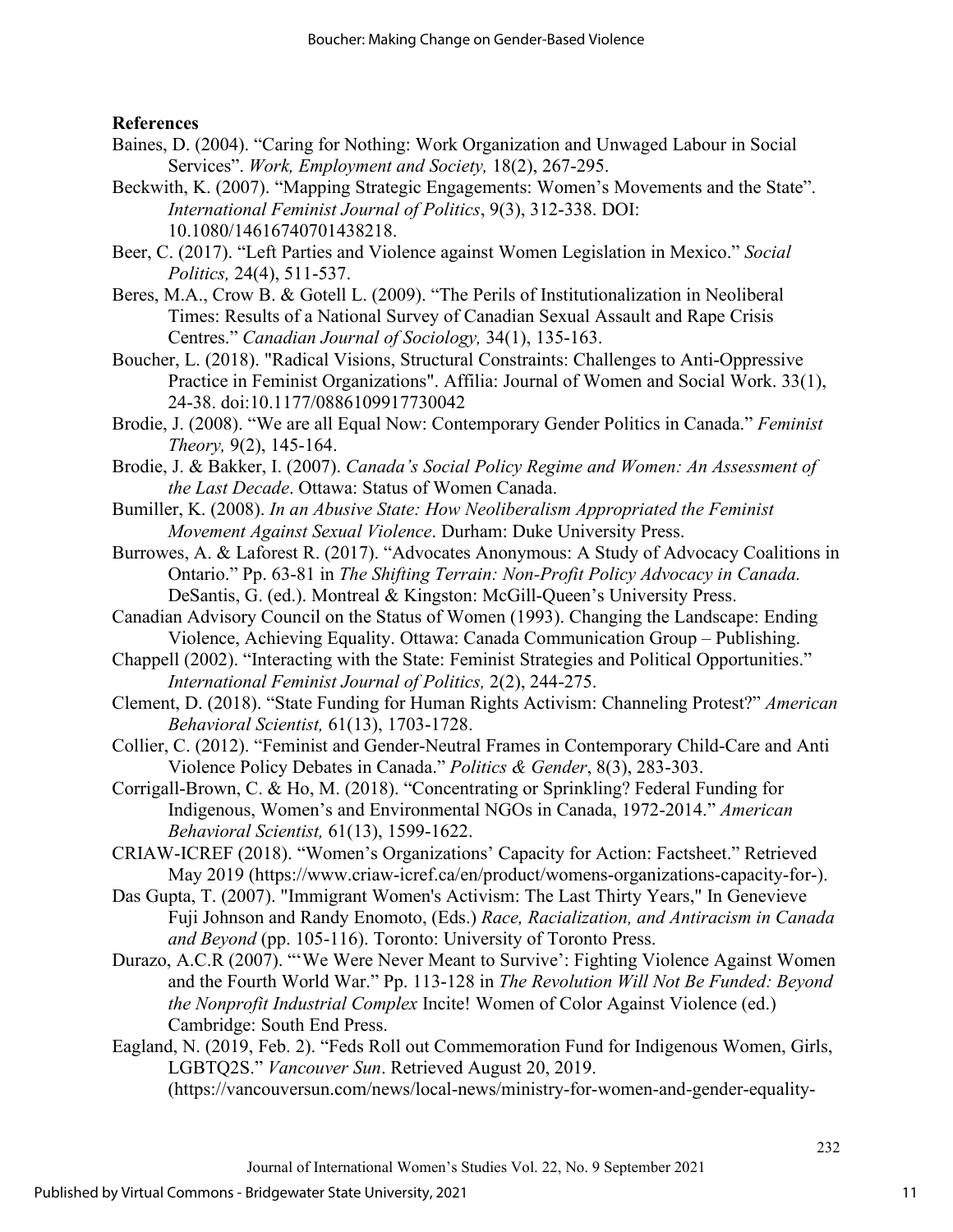earmarks-10m-to-commemorate-missing-and-murdered-indigenouswomen?fbclid=IwAR2-AC0aezujBe3CYOK9FdG6cs0J-gOZpcwfa-FTeBSZt6JH8z01VOpddrs).

- Evans, B., Richmond, T. & Shields, J. (2005). "Structuring Neoliberal Governance: The Nonprofit Sector, Emerging New Modes of Control and the Marketisation of Service Delivery." *Policy & Society,* 24(1), 73-97.
- Fraser, J. (2014). *Claims-Making in Context: Forty Years of Canadian Feminist Activism on Violence against Women*. Doctoral Dissertation. Ottawa: University of Ottawa.
- Gamson, W.A. & Meyer D.S. (1996). "Framing Political Opportunity." Pp. 275-90 in *Comparative Perspectives on Social Movements*, McAdam, D. McCarthy J.D., and Zald, M. (eds.). New York: Cambridge University Press.
- Guadalupe-Diaz X.L. & Jasinski J. (2017). "'I Wasn't a Priority, I Wasn't a Victim': Challenges in Help Seeking for Transgender Survivors of Intimate Partner Violence." *Violence against Women,* 23(6), 772-792.
- Gibson, K., O'Donnell, S. & Rideout S.V. (2007). "The Project-Funding Regime: Complications for Community Organizations and Their Staff." *Canadian Public Administration,* 50(3), Pp. 411-436.
- Giugni, M. (2011). "Political Opportunity: Still a Useful Concept?" Pp. 271-283 in *Contention and Trust in Cities and States*. Hanagan M., Tilly C.(eds) Dordrecht: Springer.
- Gotell, L. (2007). "The Discursive Disappearance of Sexualized Violence: Feminist Law Reform, Judicial Resistance, and Neo-Liberal Sexual Citizenship." Pp. 127-156 in *Reaction and Resistance: Feminism, Law, and Social Change.* Chunn, D.E., Boyd S.B. & Lessard H. (eds.). Vancouver: UBC Press.
- Harris, K. (2018). "Liberals Double Spending to Tackle Gender-Based Violence to \$50M." CBC. Retrieved August 20, 2019 (https://www.cbc.ca/news/politics/liberal-governmentgender-based-violence-1.4929851)
- Hayes, M. & Stone, L. (2018). "Ford Government Disbands Liberals' Expert Panel on Violence against Women." *The Globe & Mail.* Retrieved May 2019 (https://www.theglobeandmail.com/canada/article-ford-government-disbands-liberalsexpert-panel-to-end-violence/).
- Hunnicutt, G. (2019). Addressing Violence against Women from Critical Feminist Perspectives: Challenging the Politicization of Violence against Women. *Journal of International Women's Studies*, 20(7), 2015-218.
- Ireton, J. (2020, April 9). "Money Starting to Flow to Women's Shelters across Canada". CBC. Retrieved April 2020 (https://www.cbc.ca/news/canada/ottawa/money-flows-to-womensshelters-canada-as-calls-for-help-increase-during-covid-19-1.5526746).
- Janovicek, N. (2007). *No Place to Go: Local Histories of the Battered Women's Movement*. Vancouver: UBC Press.
- Johnson, S.P. & Sullivan, C.M. (2008). "How Child Protection Workers Support or Further Victimize Battered Mothers." *Affilia: Journal of Women and Social Work*, 23(3), 242- 258.
- Knight, M. & Rodgers, K. (2012). "'The Government is Operationalizing Neo-Liberalism': Women's Organizations, Status of Women Canada, and the Struggle for Progressive Social Change in Canada." *NORA: Nordic Journal of Feminist and Gender Research,*  20(4), 266-282.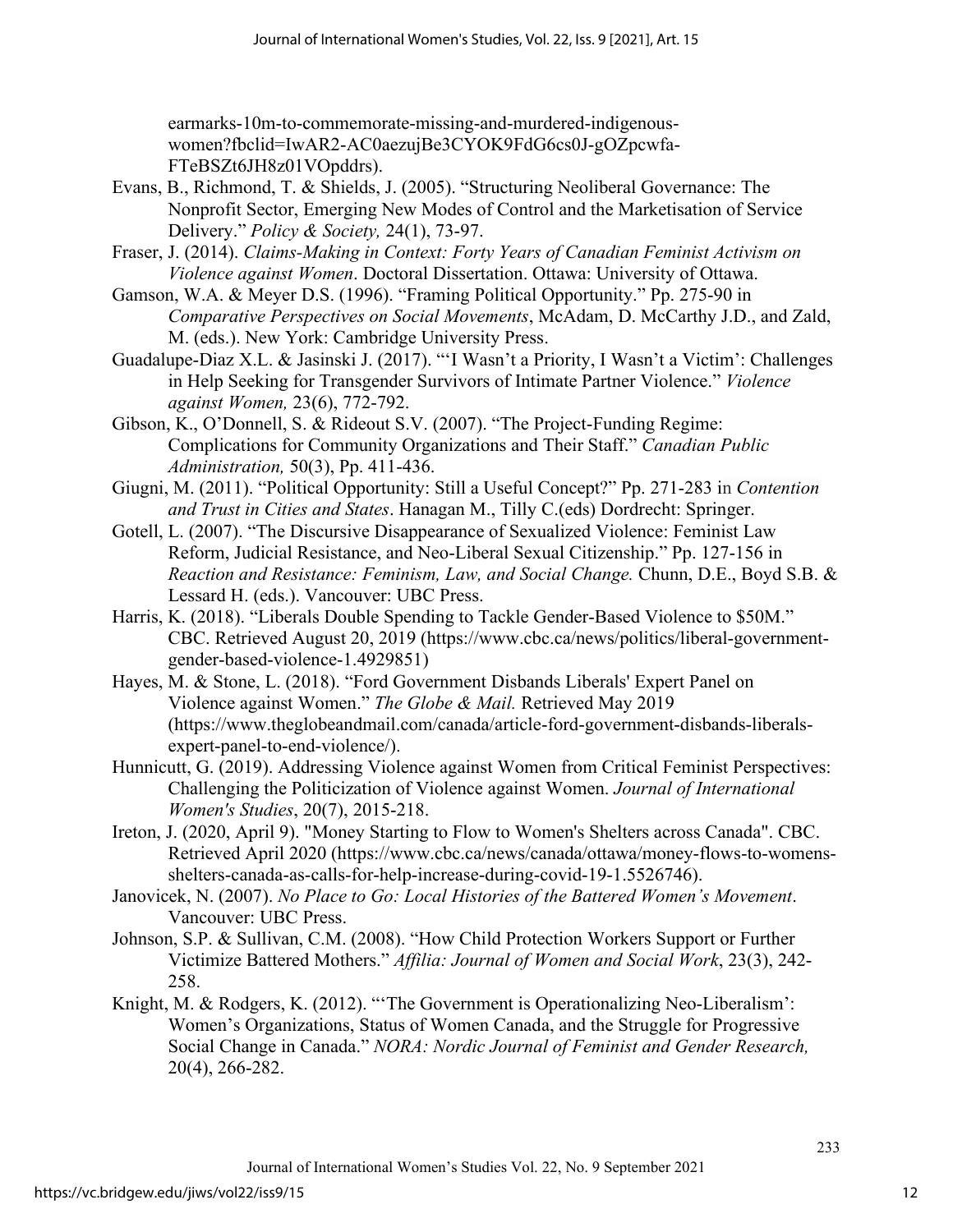- Mason, C. L. (2017). *Manufacturing urgency: The Development Industry and Violence Against Women.* Saskatchewan, Canada: University of Regina Press.
- Matthews, N. (1994). *Confronting Rape: The Feminist Anti-Rape Movement and the State.* New York: Routledge.
- Mathieu, E., Benzie, R. & Poisson, J. (2015). "Kathleen Wynne Unveils 3-year Plan to Curb Sexual Assault." *The Toronto Star.* Retrieved August 20, 2019 (https://www.thestar.com/news/queenspark/2015/03/06/kathleen-wynne-unveils-3-yearplan-to-curb-sexual-assault.html).
- Meinhard, A.G.& Foster, M.K. (2003). "Differences in the Response of Women's Voluntary Organizations to Shifts in Canadian Public Policy." *Nonprofit and Voluntary Sector Quarterly,* 32(3), 366-396.
- Meyer, D.S. (2004). "Protest and Political Opportunities." *Annual Review of Sociology*, 30, 125- 45.
- Nasser, S. (2020, March 05). "Ford Government Appears to Backtrack on Cancelling Extra Funding for Rape Crisis Centres Amid Outcry". CBC. Retrieved March 2020 (https://www.cbc.ca/news/canada/toronto/ontario-sexual-assault-rape-centres-1.5486891).
- Poloni-Staudinger L.M. & Ortbals, C.D. (2011). "Gendered Political Opportunities? Elite Alliances, Electoral Cleavages, and Activity Choice Among Women's Groups in the UK, France and Germany". *Social Movement Studies,* 10(1), 55-79. doi: 10.1080/14742837.2011.545227
- Richmond, T. & Shields, J. (2004). "NGO Restructuring: Constraints and Consequences." *Canadian Review of Social Policy,* 53, 53-67.
- Rios, A. (2018). "Co-option and Organisational Survival: A Case Study of the Risks and Opportunities of State Attachment within the United States Feminist Antiviolence Movement." *Feminist Encounters: A Journal of Critical Studies in Culture and Politics,* 2(1), 04. doi: 10.20897/femenc.201804.
- Ready, C. (2016). *Shelter in a Storm: Revitalizing Feminism in Neoliberal Ontario.* Vancouver: UBC Press.
- Rebick, J. (2005). *Ten Thousand Roses: The Making of a Feminist Revolution.* Toronto: Penguin Canada.
- Rodgers, K. & Knight M. (2011). "'You Just Felt the Collective Wind Being Knocked Out of Us': The Deinstitutionalization of Feminism and the Survival of Women's Organizing in Canada". *Women's Studies International Forum,* 34 (6), 570-581.
- Ross-Marquette, G. & Komiotis, W. (2016). "Community Involvement and Government Leadership in Challenging Sexual Violence on Campus". *Academic Matters.* Retrieved August 20, 2019 (https://academicmatters.ca/community-involvement-governmentleadership-challenging-sexual-violence-campus/).
- Sinha, M. (2013). *Measuring Violence against Women: Statistical Trends*. Ottawa: Statistics Canada.
- Smith, M. (2018). *A Civil Society? Collective Actors in Canadian Political Life.* North York: University of Toronto Press.
- Staggenborg, S. (2012). *Social Movements.* New York: Oxford University Press.
- Tabibi, J., Kubow, M., and Baker, L. (2017). "Gender Diversity in the VAW Sector: A Discussion Paper Informed by November 2016 Knowledge Exchange." London, ON: Centre for Research & Education on Violence Against Women & Children.